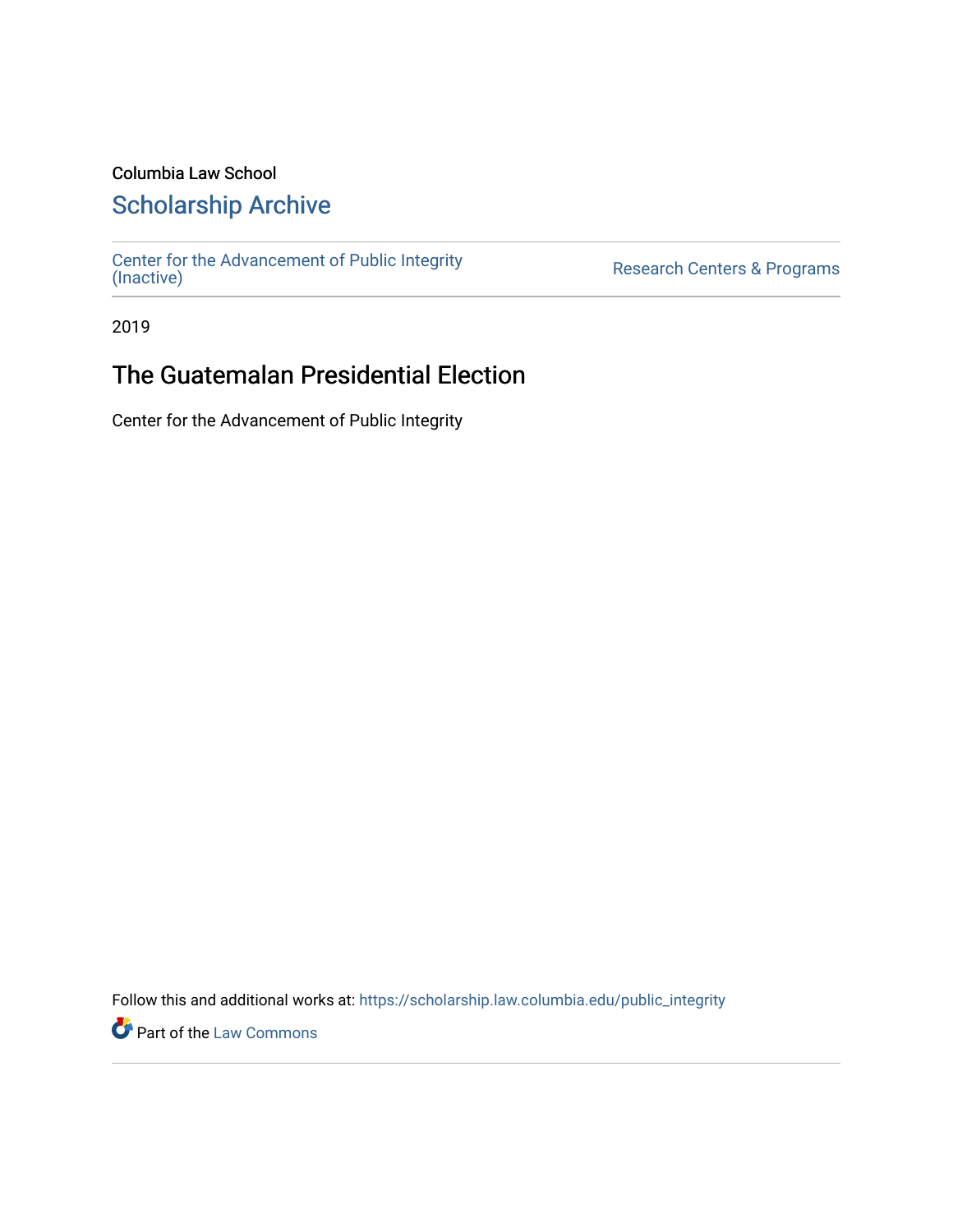#### **CENTER ::: ADVANCEMENT**<sub>®</sub> **PUBLIC INTEGRITY**

# **The Guatemalan Presidential Election: What Comes Next?**

*Published: August 1, 2019*

*What's the state of the Guatemalan presidential election?* With current President Jimmy Morales' term concluding in 2020, the presidential election is currently underway in Guatemala to determine his successor. The Constitution of

Guatemala prohibits incumbent presidents from running for a second term and several prominent political figures are competing to replace President Morales, with many accusations about their checkered political past.<sup>1</sup>



Sandra Torres and Alejandro Giammattei (BBC 2019)

The first round of voting took place on June 16, 2019 and results were conclusive by the 17th. The outcome of the election showed former first lady Sandra Torres of the National Unity of Hope party emerge as the leading candidate, scoring 25.7% of the vote followed by Alejandro Giammatei of the conservative party Vamos, who won 13.92% of the vote.2 The three following candidates obtained 11.2%, 10.5%, and 6.2%, respectively, and represent vastly different political agendas and backgrounds, ranging from establishment conservative to grassroots liberal. <sup>3</sup> Since no candidate, however, garnered more than 50% of the vote during the first round, a second round of voting will take place on August 11.4

This election occurs at a critical moment for Guatemala, as the country finds itself facing many pressing domestic issues such as organized crime, poverty, and corruption,<sup>5</sup> of which several candidates in the election are also accused, and challenges in foreign policy, most notably problematic relations with the United States. The stakes are high in this election as it would steer the general direction of Guatemala domestically and internationally.

### *Who's in the race?*

This election is unconventional in that three expected frontrunners -- the former Attorney General, the daughter of former Guatemalan dictator Efraín Ríos Montt, and the head of a major party in the Congress -- were all either arrested or legally barred from the election even before the first round of voting.

During the first-round election, voters had a choice among nineteen candidates, and among them five from different parts of the political spectrum emerged on top. Former first lady Sandra Torres, who placed first with more than a fourth of the vote, is the candidate of the center-left Unidad Nacional de Esperanza (UNE), or the National Unity of Hope party, which identifies

Image: "La candidata de UNE, Sandra Torres, y el del partido Vamos, Alejandro Giammattei," BBC, 2019, https://www.bbc.com/mundo/noticias-america-latina-48645788

<sup>2</sup> Adriana Barrera & Sofia Menchu, "Guatemala Ex-first Lady Faces Battle for Presidency after First Round Win," Reuters, June 17, 2019, https://www.reuters.com/article/us-guatemala-election/guatemala-ex-first-lady-faces-battle-for-presidency-after-first-round-winidUSKCN1TI0HV

<sup>4</sup> "A Guide to 2019 Latin American Elections: Guatemala," Americas Society/Council of the Americas,

https://www.as-coa.org/content/guide-2019-latin-american-elections/guatemala

<sup>1</sup> "Political Database of the Americas: Republic of Guatemala*,*" Center for Latin American Studies, Edmond A. Walsh School of Foreign Service, http://pdba.georgetown.edu/ElecSys/Guate/guate.html

<sup>&</sup>lt;sup>3</sup> Elizabeth Gonzalez, "Guatemala Update: Torres and Giammattei Head to A Runoff," Americas Society/Council of the Americas, June 17, 2019, https://www.as-coa.org/articles/guatemala-update-torres-and-giammattei-head-runoff

<sup>5</sup> "Guatemala's Election May Hold the Answer to Solving the Migration Crisis," *The Washington Post*, June 14, 2019, https://www.washingtonpost.com/opinions/2019/06/14/guatemalas-election-may-hold-answer-solving-migrationcrisis/?utm\_term=.52083562ac53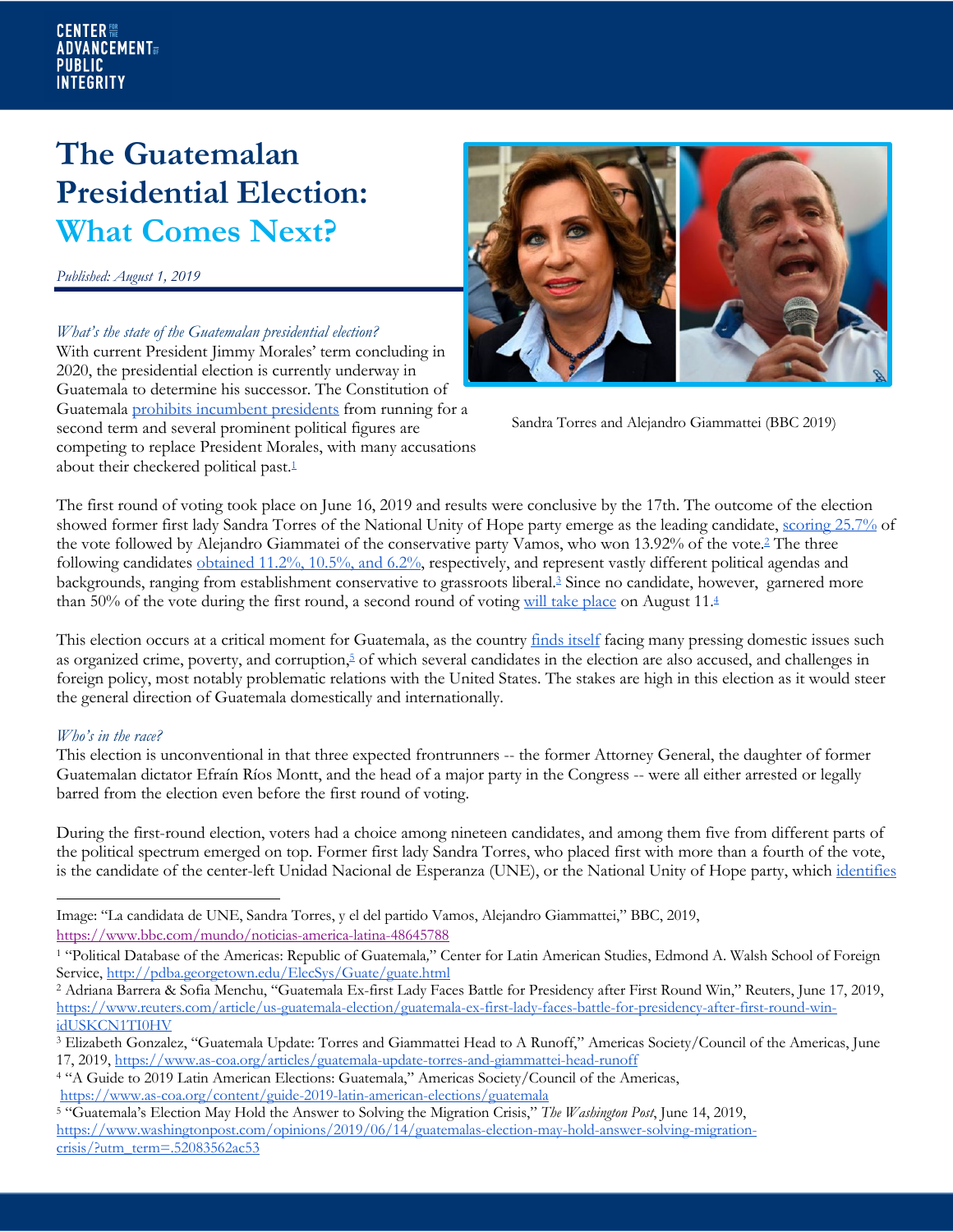itself as a progressive party defending social democracy and social Christian values, including liberty, equality, human rights and social justice.<sup>6</sup> Ex-wife of the party's founder and former President of Guatemala Álvaro Colom, Sandra Torres currently serves as general secretary of the party, which controls a significant portion of the Congress.<sup>7</sup> Alejandro Giammattei, the candidate of the conservative Vamos party, came in second with an agenda that includes reviving the death penalty to fight gang crime, tackling poverty and migration, and ending "disgusting" corruption.<sup>8</sup> The three following candidates are Edmont Mulet of the center-right Humanist Party; Thelma Cabrera, indigenous rights defender running on a platform for increasing indigenous, Afro-Guatemalan and mestizo<sup>9</sup> representation and ending immunity for officials;<sup>10</sup> and Roberto Arzú, son of former President Álvaro Arzú and candidate of the conservative PAN-Podemos party.11

### *Why has this election attracted significant international attention?*

Corruption has been a prevalent theme in this presidential election, as two out of the three candidates who were ruled ineligible to run were barred due to corruption or criminal charges. Thelma Aldana was the former Attorney General who played a critical role in tackling government corruption in collaboration with the International Commission Against Impunity in Guatemala (CICIG), a UN initiative with the authority to independently investigate illegal security groups that foster impunity and corruption in state institutions.12 While she intended to enter the race with an anti-corruption agenda, a judge issued a warrant for her arrest in March 2019 on charges including embezzlement, lying, and tax fraud,13 and it was subsequently <u>ruled by the Guatemalan Constitutional Court</u> that she was ineligible to participate in the forthcoming presidential election.14 As Aldana's efforts represented "the possibility of continuing to affect political actors and structures that had previously been untouchable," her forced exit from the race came as a victory for the politicians, political parties, and institutions that benefit from the norms of corruption in the country, according to the Washington Post.15 The second candidate who was unable to participate in the elections is Mario Estrada, candidate and head of the centrist Union del Cambio Nacional (Nationalist Change Union) who was arrested in April in Miami by the U.S. Drug Enforcement Administration on drug trafficking charges.<sup>16</sup> While the arrest prevents him from participating in the election, it also raises concern for the infiltration of criminal networks into the Guatemalan political system, <sup>17</sup> as he leads a party that consistently maintains a strong presence in the Guatemalan Congress. Meanwhile, far-right candidate and daughter of former Guatemalan dictator Efraín Ríos Montt, Zury Ríos was barred from the election due to a constitutional ban that prevents coup leaders and their relatives from running for president. $18$ 

<sup>10</sup> Nina Lakhani, "Thelma Cabrera: Indigenous, Female and Shaking Up Guatemala's Election," *The Guardian*, June 15, 2019, https://www.theguardian.com/world/2019/jun/15/thelma-cabrera-indigenous-woman-guatemalas-election-presidential

<sup>11</sup> Sandra Cuffe, "Guatemala's Problems Need Solving. But in Its Presidential Election, Ballot Battles Have Overshadowed Any Policy Debate," *The Washington Post*, June 15, 2019, https://wapo.st/2MNWxXa?tid=ss\_mail&utm\_term=.01055f119483

<sup>6</sup> "Guatemala: Political Parties," European Parliament Think Tank, July 3, 2015,

http://www.europarl.europa.eu/thinktank/en/search.html?keywords=001208

<sup>7</sup> *Id.*

<sup>8</sup> "Corruption Tainted Guatemala Set to Elect New President," *Yahoo News*, June 16, 2019,

https://au.news.yahoo.com/corruption-tainted-guatemala-set-elect-president-054250817--spt.html?soc\_src=social-sh&soc\_trk=ma <sup>9</sup> Defined here as "Westernized Central American person of predominantly mixed Spanish and indigenous descent" and synonymous to "ladino."

<sup>&</sup>quot;Ladino," *Encyclopaedia Britannica*, https://www.britannica.com/topic/Ladino

<sup>12</sup> "CICIG (International Commission against Impunity in Guatemala)," Department of Political and Peacebuilding Affairs, The United Nations, https://www.un.org/undpa/es/node/183334

<sup>13</sup> Sofia Menchu, "Guatemalan Judge Orders Arrest of Former Attorney General," *Reuters*, March 19, 2019,

https://www.reuters.com/article/us-guatemala-aldana/guatemalan-judge-orders-arrest-of-former-attorney-general-idUSKCN1R02TE <sup>14</sup> Sandra Cuffe & Mary Beth Sheridan, "Guatemala Court Rules Popular Anti-corruption Crusader Ineligible to Run for President*,*" *The Washington Post,* May 15, 2019, https://www.washingtonpost.com/world/the\_americas/guatemala-awaits-ruling-can-popular-anticorruption-crusader-run-for-president/2019/05/14/8ec59356-7516-11e9-a7bf-c8a43b84ee31\_story.html?utm\_term=.b5c653367ccd <sup>15</sup> *Id.*

<sup>16</sup> Jack Guy, "Claims of Corruption, Drug Trafficking and Political Divorce. Welcome to Guatemala's Elections," *CNN*, June 25, 2019, https://www.cnn.com/2019/06/25/americas/guatemala-elections-sandra-torres-intl/index.html <sup>17</sup> *Id.*

<sup>18</sup> Sandra Cuffe, "Guatemala's Problems Need Solving. But in Its Presidential Election, Ballot Battles Have Overshadowed Any Policy Debate," *The Washington Post*, June 15, 2019, https://wapo.st/2MNWxXa?tid=ss\_mail&utm\_term=.01055f119483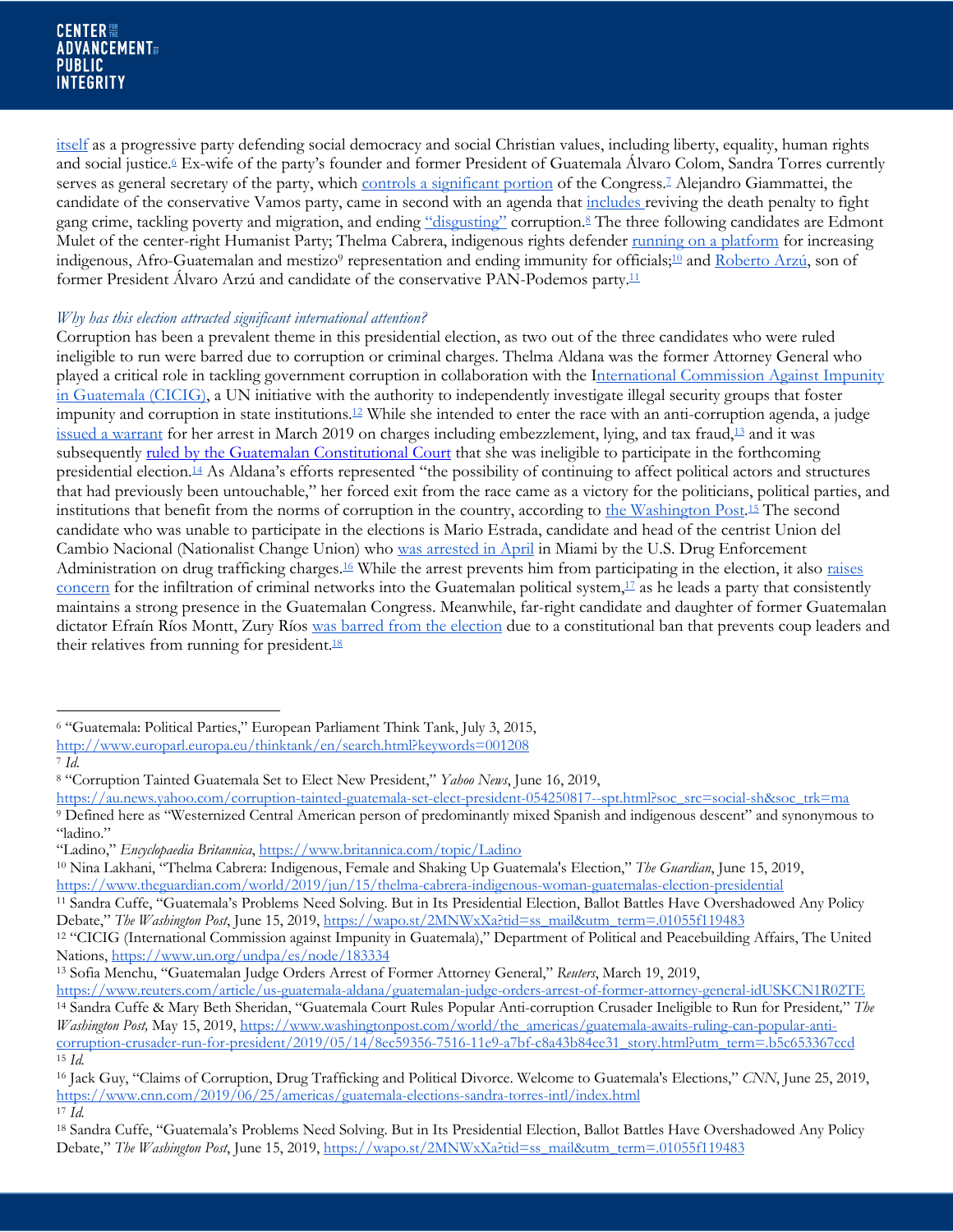Current candidates have also faced allegations of political corruption. Besides being accused of unethical campaign financing, Sandra Torres has drawn criticism that her former position as first lady and "advisor" rather than elected official provided her with immunity against the risks of corruption that came with her "oversized role" in her husband's administration from 2008 to 2012.<sup>19</sup> Torres denied any allegations of impropriety.<sup>20</sup> Alejandro Giammattei has been similarly suspected of corruption -he was head of Guatemala's prisons when an execution squad of high-ranking officials ordered the unjustified killing of prisoners, and only Giammattei's case was dropped while several other relevant officials were convicted.21

Despite this undercurrent of corruption allegations, the presence of the indigenous grassroots movement in this election sends a message of hope for the indigenous population of Guatemala, which accounts for 40% of the population with an additional 20% of mestizos.22 Candidate Thelma Cabrera was selected by grassroots members of CODECA, the country's largest farmers' organization, to represent its newly formed political party the Movement for the Liberation of Peoples (MLP).<sup>23</sup> Her platform includes developing poverty-stricken and indigenous majority rural Guatemala and holding a constitutional assembly to increase the plurality in mainstream Guatemalan society.<sup>24</sup> As only the second indigenous candidate to run for President, Cabrera's campaign is considered a demonstration of the will of the rural communities -- those harboring "discontent with the system"<sup>25</sup> -- to transform Guatemala's exclusive and elitist political landscape, as Guatemalan presidents have historically been of white or European descent and all other frontrunners are no exceptions.

### *What was the state of corruption in Guatemala before this election?*

Guatemala transitioned from a military dictatorship to democracy in 1985, and its politics has since been intertwined with organized crime and corruption. According to Transparency International's Corruption Perception Index, Guatemala is currently ranked 144th out of the 180 countries in the study, placing it at the bottom 20th percentile.<sup>26</sup> This represents a deterioration from its performance in 2001 when it was first included in the study, in which it was ranked 65th out of 91 countries and was placed in the bottom 40th percentile.27

Former President Otto Pérez Molina resigned in disgrace in September 2015, and was subsequently arrested, after accusations that he took a cut from bribes received by Guatemalan customs officials to help businesses evade customs taxes.<sup>28</sup> The current president, Jimmy Morales, who is nearing the end of his four-year term, campaigned with the slogan "Not corrupt, nor a thief" after the Perez Molina scandal. Yet in 2018, due to illicit campaign financing, Morales himself became subject to investigation by the CICIG.<sup>29</sup> In this context, Morales adopted a hostile attitude towards the UN initiative, intending to deny its chief prosecutor entry to Guatemala, followed by tension with the Guatemalan Constitutional Court over the legality of his decision.30 With a history of corruption in the presidency and Morales' relentless efforts to defend his impunity, domestic and international anti-corruption efforts in Guatemala are facing immense systemic challenge.

<sup>23</sup> Nina Lakhani, "Thelma Cabrera: Indigenous, Female and Shaking Up Guatemala's Election," *The Guardian*, June 15, 2019, https://www.theguardian.com/world/2019/jun/15/thelma-cabrera-indigenous-woman-guatemalas-election-presidential

https://www.bbc.com/news/world-latin-america-41786239

<sup>19</sup> Jack Guy, "Claims of Corruption, Drug Trafficking and Political Divorce. Welcome to Guatemala's Elections," *CNN*, June 25, 2019, https://www.cnn.com/2019/06/25/americas/guatemala-elections-sandra-torres-intl/index.html <sup>20</sup> *Id.*

<sup>21</sup> Elisabeth Malkin, "Guatemala's Presidential Election May Be a Blow to Anti-Corruption Effort," *The New York Times,* June 17, 2019, https://www.nytimes.com/2019/06/17/world/americas/guatemala-election.html

<sup>&</sup>lt;sup>22 "T</sup>he World Factbook: Guatemala," Central Intelligence Agency, https://www.cia.gov/library/publications/the-worldfactbook/geos/gt.html

<sup>24</sup> "Former First Lady Leads in Guatemala Election," *Al Jazeera*, June 17, 2019, https://www.aljazeera.com/news/2019/06/lady-leadsguatemalan-election-190617085614257.html

<sup>25</sup> *Id.*

<sup>26</sup> "Corruption Perception Index 2018," Transparency International, https://www.transparency.org/cpi2018

<sup>&</sup>lt;sup>27</sup> "Corruption Perception Index, CPI 2001," Transparency International, https://www.transparency.org/research/cpi/overview <sup>28</sup> "Former Guatemala Leader Otto Pérez Molina to Face Trial*,*" *BBC*, October 28, 2017,

<sup>29</sup> Rachel E. Bowen*,* "Guatemala in Crisis after President Bans Corruption Investigation into His Government," *The Conversation*, January 15, 2019, https://theconversation.com/guatemala-in-crisis-after-president-bans-corruption-investigation-into-his-government-109864 <sup>30</sup> Rachel E. Bowen*,* "Guatemala in Crisis after President Bans Corruption Investigation into His Government," *The Conversation*, January 15, 2019, https://theconversation.com/guatemala-in-crisis-after-president-bans-corruption-investigation-into-his-government-109864